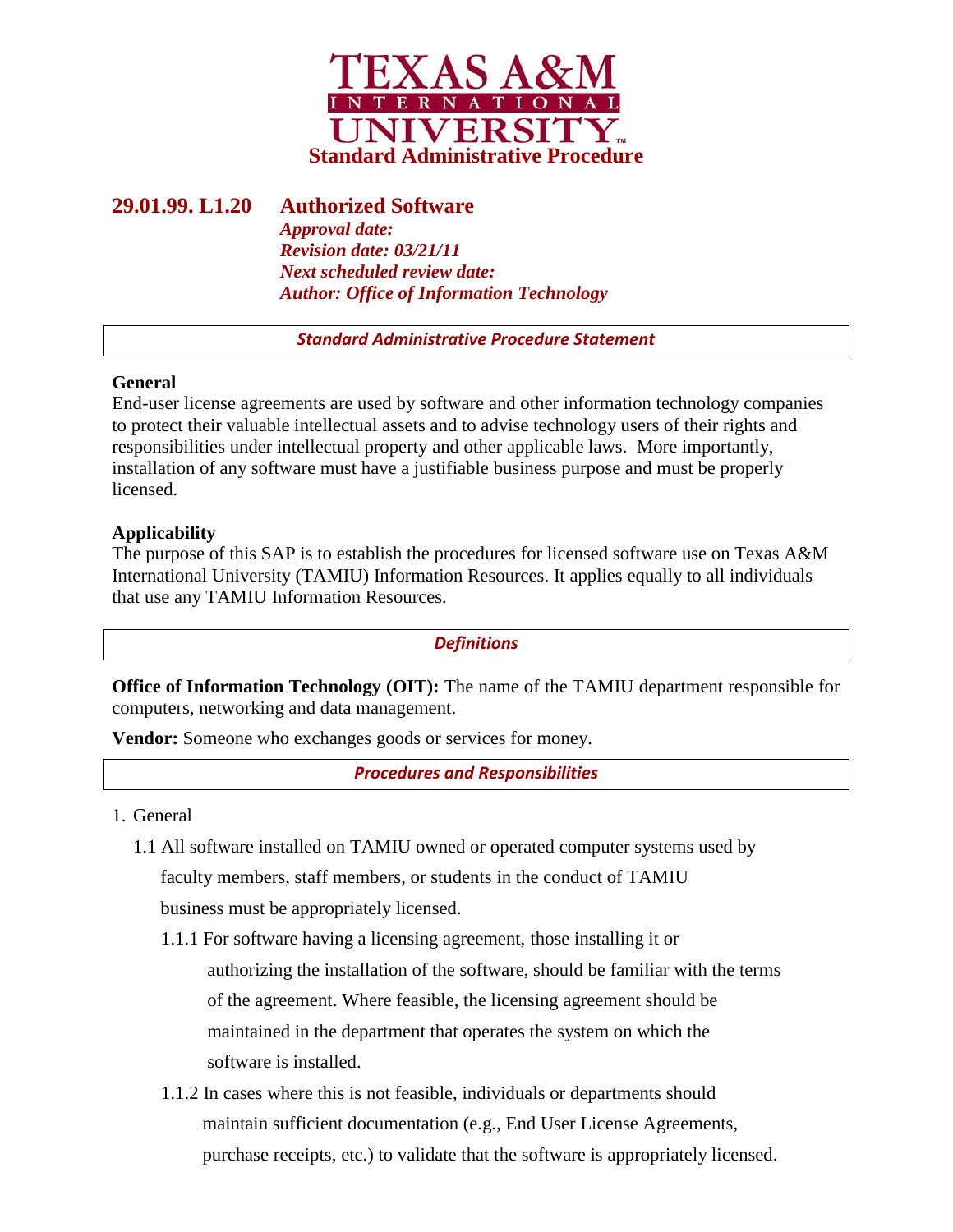- 1.2 No software may be copied or installed by any faculty member, staff member, or student unless the licensing agreement specifically grants such a procedure.
- 1.3 Third party copyrighted information or software that TAMIU does not have specific approval to store and/or use, must not be stored on TAMIU systems or networks. System administrators will remove such information or software unless the involved users can provide proof of authorization from the rightful owner(s).
- 1.4 For instances in which the department is the owner-custodian or custodian of the system hosting the software, the department is responsible for ensuring compliance with this SAP.
- 1.5 From time to time, OIT will perform scans on the network to ensure there is no unapproved software on any computer.

For a current list of TAMIU's authorized and supported software, please refer to the OIT website at: [http://oit.tamiu.edu](http://oit.tamiu.edu/)

## **Disciplinary Actions**

Violation of this policy may result in disciplinary action which may include termination for employees and temporaries, termination of business relationships for contractors or consultants, dismissal for interns and volunteers, or suspension or expulsion for students. Additionally, individuals are subject to loss of TAMIU Information Resources access privileges and civil and criminal prosecution.

*Related Statutes, Policies, Regulations, Rules or Requirements*

## [TAC 202.75 Security Standards for Institutions of Higher Education](http://info.sos.state.tx.us/pls/pub/readtac$ext.TacPage?sl=R&app=9&p_dir=&p_rloc=&p_tloc=&p_ploc=&pg=1&p_tac=&ti=1&pt=10&ch=202&rl=75)

Supplements System Policy 07.01, Ethics System Regulation 29.01.02, Use of Licensed Commercial Software University Rule 29.01.99.M1, Security of Electronic Information Resources University Rule 29.01.99.M2, Rules for Responsible Computing

#### *Appendix*

#### **References**

Copyright Act of 1976 Foreign Corrupt Practices Act of 1977 Computer Fraud and Abuse Act of 1986 Computer Security Act of 1987 The Health Insurance Portability and Accountability Act of 1996 (HIPAA) The State of Texas Information Act Texas Government Code, Section 441 Texas Administrative Code, Chapter 202 IRM Act, 2054.075(b) The State of Texas Penal Code, Chapters 33 and 33A

DIR Practices for Protecting Information Resources Assets DIR Standards Review and Recommendations Publications